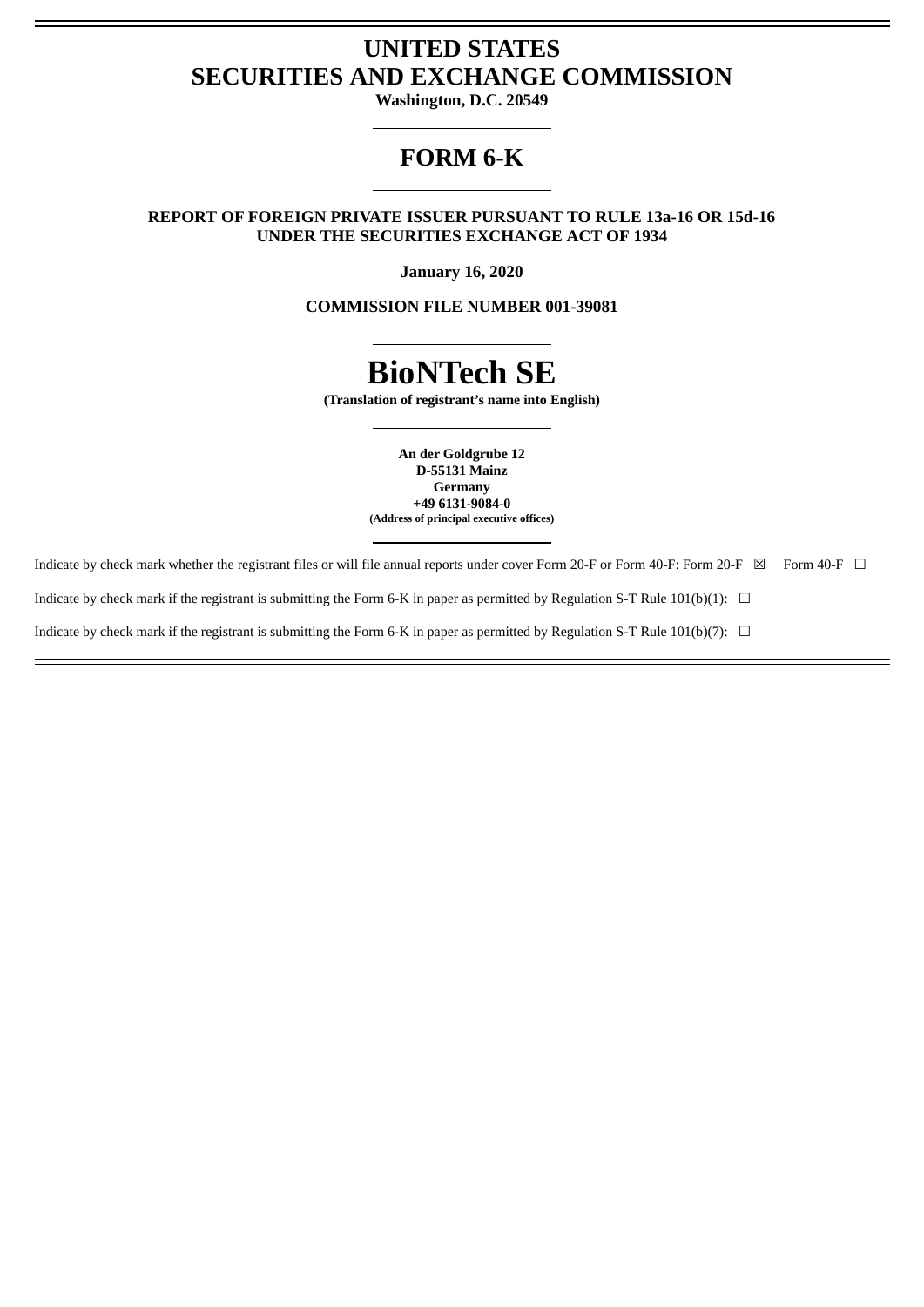#### **DOCUMENTS INCLUDED AS PART OF THIS FORM 6-K**

On January 16, 2020, BioNTech SE (the "Company") and Neon Therapeutics, Inc. issued a joint press release announcing their entry into an Agreement and Plan of Merger, dated as of January 15, 2020. A copy of the joint press release is attached hereto as Exhibit 99.1.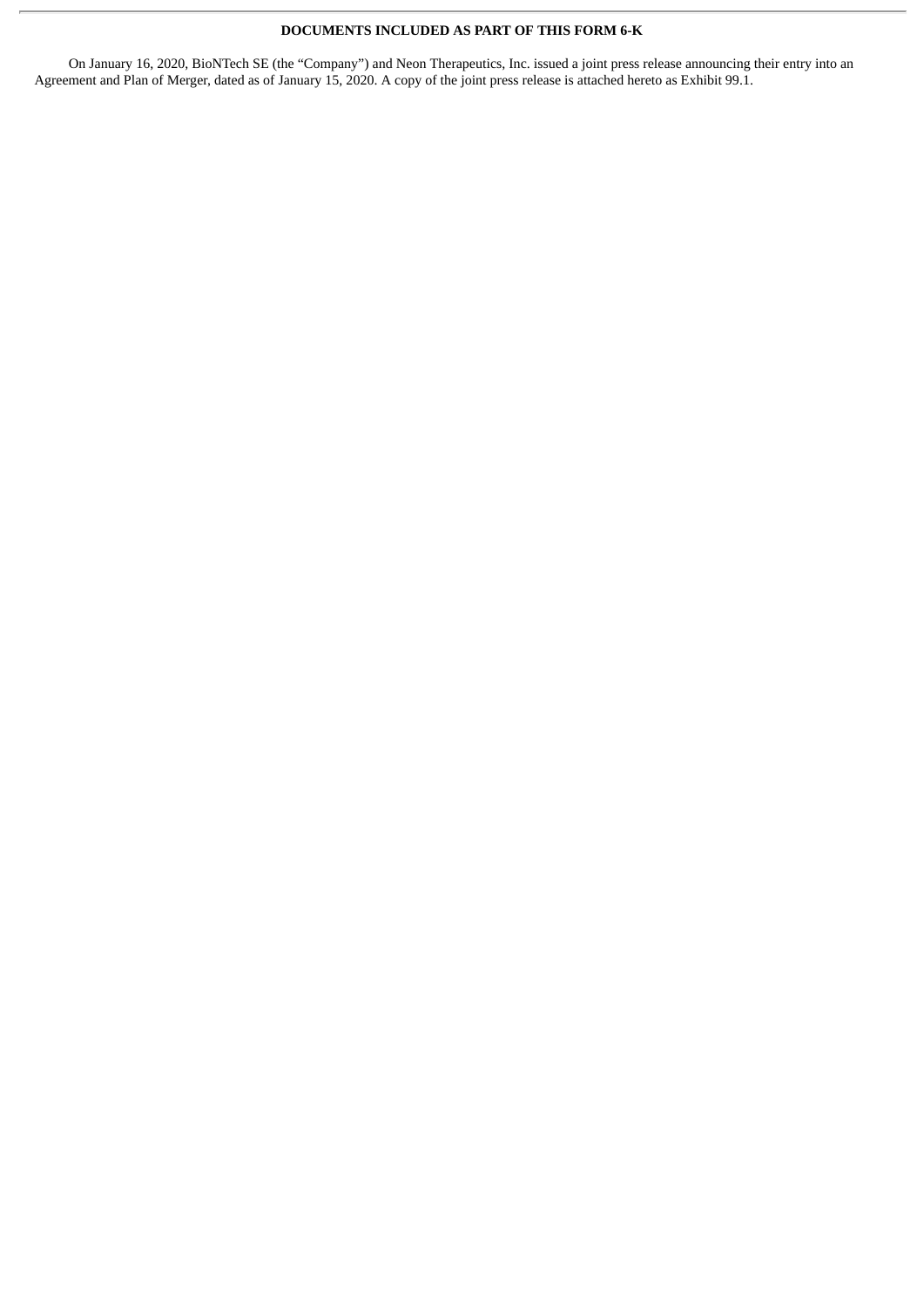#### **SIGNATURE**

Pursuant to the requirements of the Securities Exchange Act of 1934, the registrant has duly caused this report to be signed on its behalf by the undersigned, thereunto duly authorized.

#### **BioNTech SE**

By: /s/ Dr. Sierk Poetting

Name: Dr. Sierk Poetting Title: Chief Financial Officer and Chief Operating **Officer** 

Date: January 16, 2020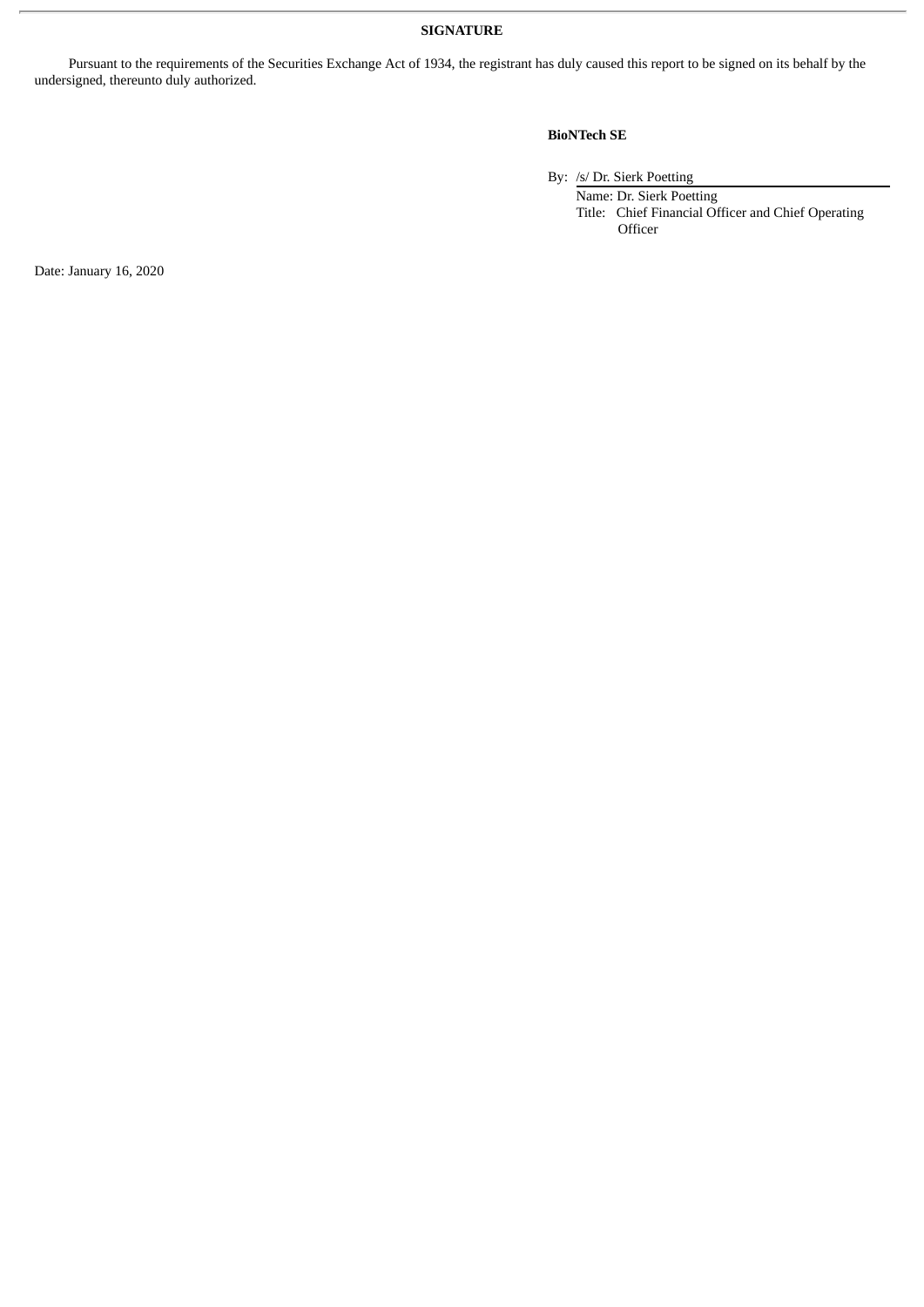### **EXHIBIT INDEX**

### **Exhibit Description of Exhibit**

99.1 Joint Press Release dated January 16, 2020—BioNTech to acquire Neon to strengthen global leadership position in T cell therapies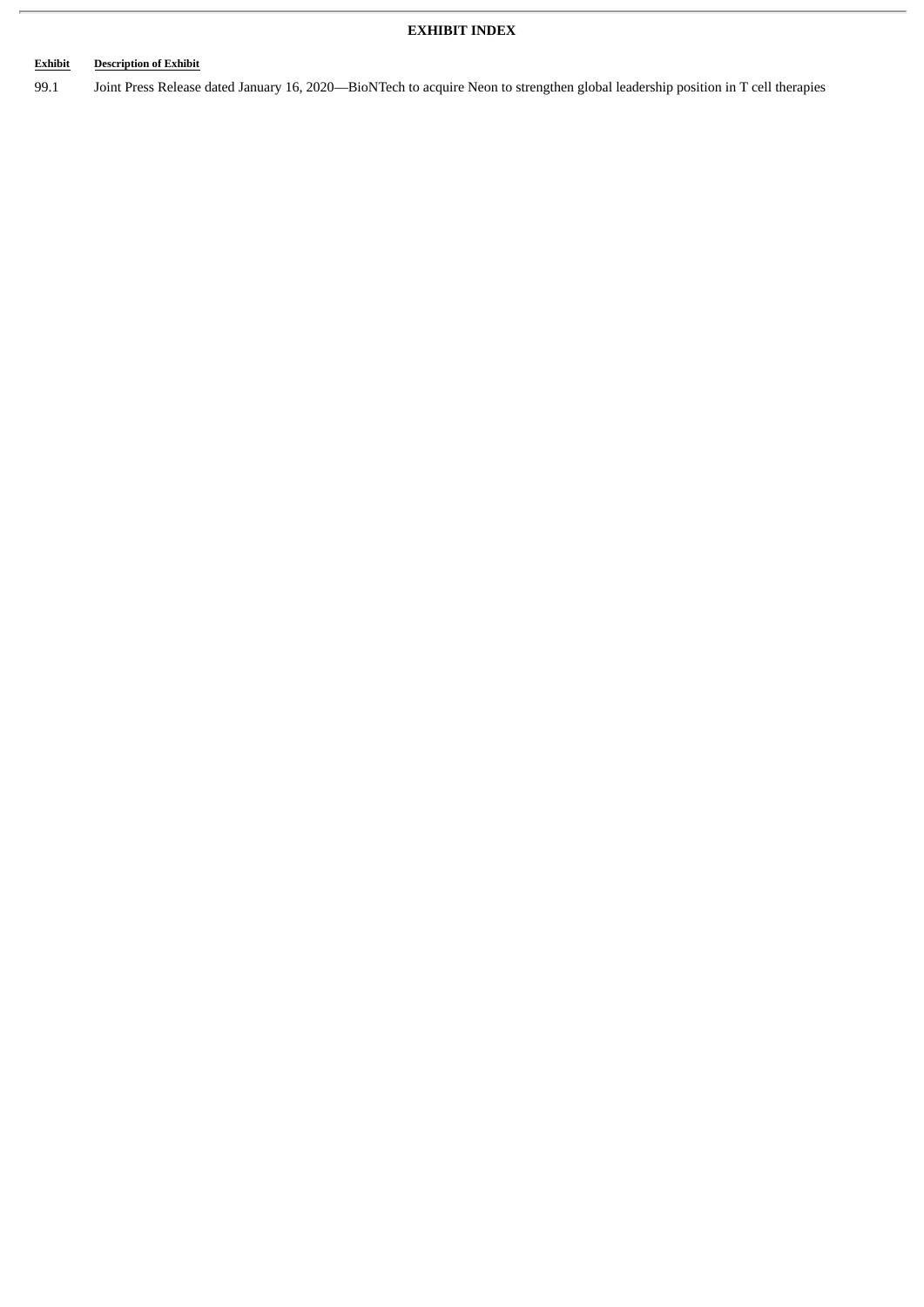

# **BIONTECH**

#### **BioNTech to acquire Neon to strengthen global leadership position in T cell therapies**

- Further expands BioNTech's growing CAR-T and TCR therapy pipeline through addition of neoantigen specific cell therapies, including a T cell *therapy targeting shared RAS oncogenes*
- *Accelerates BioNTech's global expansion by creating a U.S. hub for research and clinical development*
- Creates long-term value for BioNTech and Neon shareholders by combining capabilities, IP and synergistic pipeline programs
- *Transaction expected to close in the second quarter of 2020*

**Mainz, Germany and Cambridge, Massachusetts** – **January 16, 2020** – BioNTech (Nasdaq: BNTX, "BioNTech") and Neon Therapeutics, Inc. (Nasdaq: NTGN, "Neon") today announced that they have entered into a definitive merger agreement under which BioNTech will acquire Neon in an all-stock transaction valued at approximately \$67.0 million. Neon is a biotechnology company developing novel neoantigen-based T cell therapies. Upon closing, it will operate as a subsidiary of BioNTech, a global clinical-stage biotechnology company focused on patient-specific immunotherapies for the treatment of cancer and other serious diseases. The transaction will combine two organizations with a common culture of pioneering translational science and a shared vision for the future of cancer immunotherapy.

"This acquisition fits with our strategy to expand our capabilities and build our presence in the U.S. and further strengthens our immunotherapy pipeline," said Ugur Sahin, MD, Co-founder and CEO of BioNTech. "I am particularly excited about the adoptive T cell and neoantigen TCR therapies *being developed by Neon, which are complementary to our pipeline and our focus on solid tumors*."

"We are very proud of all we have accomplished since we founded Neon and look forward to joining forces with BioNTech to continue to build a business that provides life-changing immunotherapy products to patients battling a variety of cancers," said Hugh O'Dowd, Chief Executive Officer of Neon.

Neon has deep expertise in the development of neoantigen therapies, with both vaccine and T-cell capabilities. Neon's most advanced program is NEO-PTC-01, a personalized neoantigen-targeted T cell therapy candidate consisting of multiple T cell populations targeting the most therapeutically relevant neoantigens from each patient's tumor. Neon is also advancing a precision T cell therapy program targeting shared neoantigens in genetically defined patient populations. The lead program from this approach, NEO-STC-01, is a T cell therapy candidate targeting shared RAS neoantigens. In addition, Neon has assembled libraries of high-quality TCRs against various shared neoantigens across common HLAs.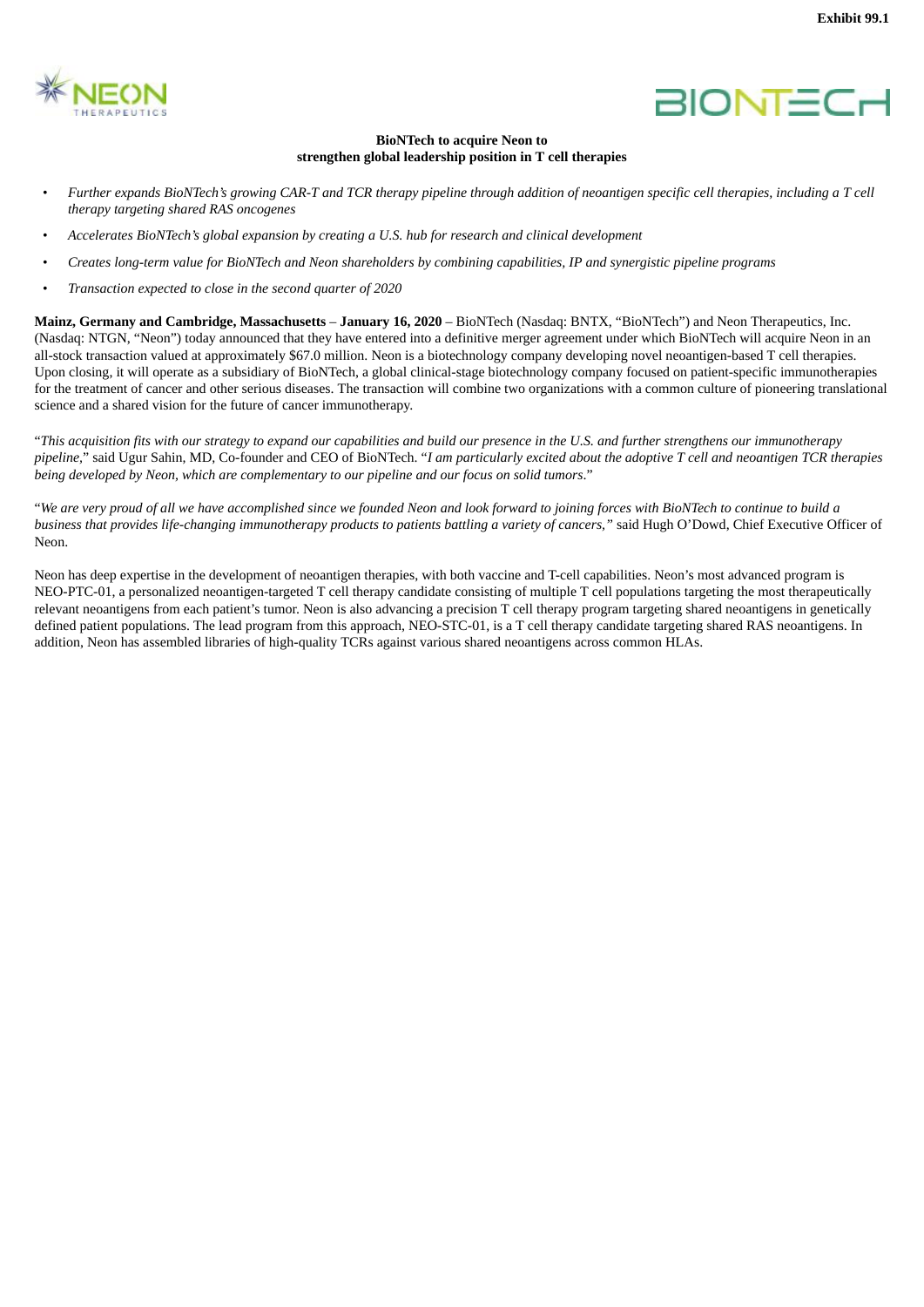

# $\sqrt{1-1}$

Neon's pipeline is underpinned by its platform technologies including RECON®, its machine-learning bioinformatics platform, and NEO-STIM™, its proprietary process to directly prime, activate and expand neoantigen-targeting T cells ex vivo.

#### **Transaction Details**

Under the terms of the definitive agreement, Neon will, following consummation of the acquisition, merge with Endor Lights, Inc., a Delaware corporation and a direct, wholly-owned subsidiary of BioNTech and become a wholly-owned subsidiary of BioNTech. At closing, BioNTech will issue, and Neon shareholders will receive 0.063 American Depositary Shares (ADS) (each ADS representing one ordinary share of BioNTech) in exchange for each of their shares of Neon. The exchange ratio implies a deal value of \$67 million, or \$2.18 per share of Neon, based on the closing price of BioNTech's ADSs of \$34.55 on Wednesday, January 15th, 2020.

The transaction was unanimously approved by both BioNTech's and Neon's boards of directors. The transaction, which is expected to close during the second quarter of 2020, is subject to approval of Neon's shareholders and the satisfaction of customary closing conditions. Certain stockholders of Neon owning approximately 36% of the outstanding Neon shares have entered into voting agreements, pursuant to which they have agreed, among other things, and subject to the terms and conditions of the agreements, to vote in favor of the Neon acquisition.

Ondra Partners is acting as the exclusive financial advisor to Neon and Goodwin Procter LLP is acting as legal counsel to Neon. Duff & Phelps LLC provided a fairness opinion to Neon's board of directors in connection with the transaction. Covington & Burling LLP is acting as legal counsel to BioNTech.

#### **About BioNTech**

BioNTech was founded in 2008 on the understanding that every cancer patient's tumor is unique and therefore each patient's treatment should be individualized. Its cutting-edge pipeline includes individualized mRNA-based product candidates, innovative chimeric antigen receptor T cells, novel checkpoint immunomodulators, targeted cancer antibodies and small molecules. BioNTech has established relationships with seven pharmaceutical collaborators, including Eli Lilly and BioNTech, Genmab, Sanofi, Bayer Animal Health, Genentech, a member of the Roche Group, Genevant and Pfizer, and has published over 150 peer-reviewed publications on its scientific approach.

For more information, please visit www.BioNTech.de.

#### **About Neon**

Neon is a biotechnology company developing novel neoantigen-targeted T cell therapies, dedicated to transforming the treatment of cancer by directing the immune system towards neoantigens. Neon is using its neoantigen platform to develop both personal and precision neoantigen-targeted T cell therapy candidates. Neon's most advanced program is NEO-PTC-01, its personalized neoantigen-targeted T cell therapy candidate consisting of multiple T cell populations targeting the most therapeutically relevant neoantigens from each patient's tumor.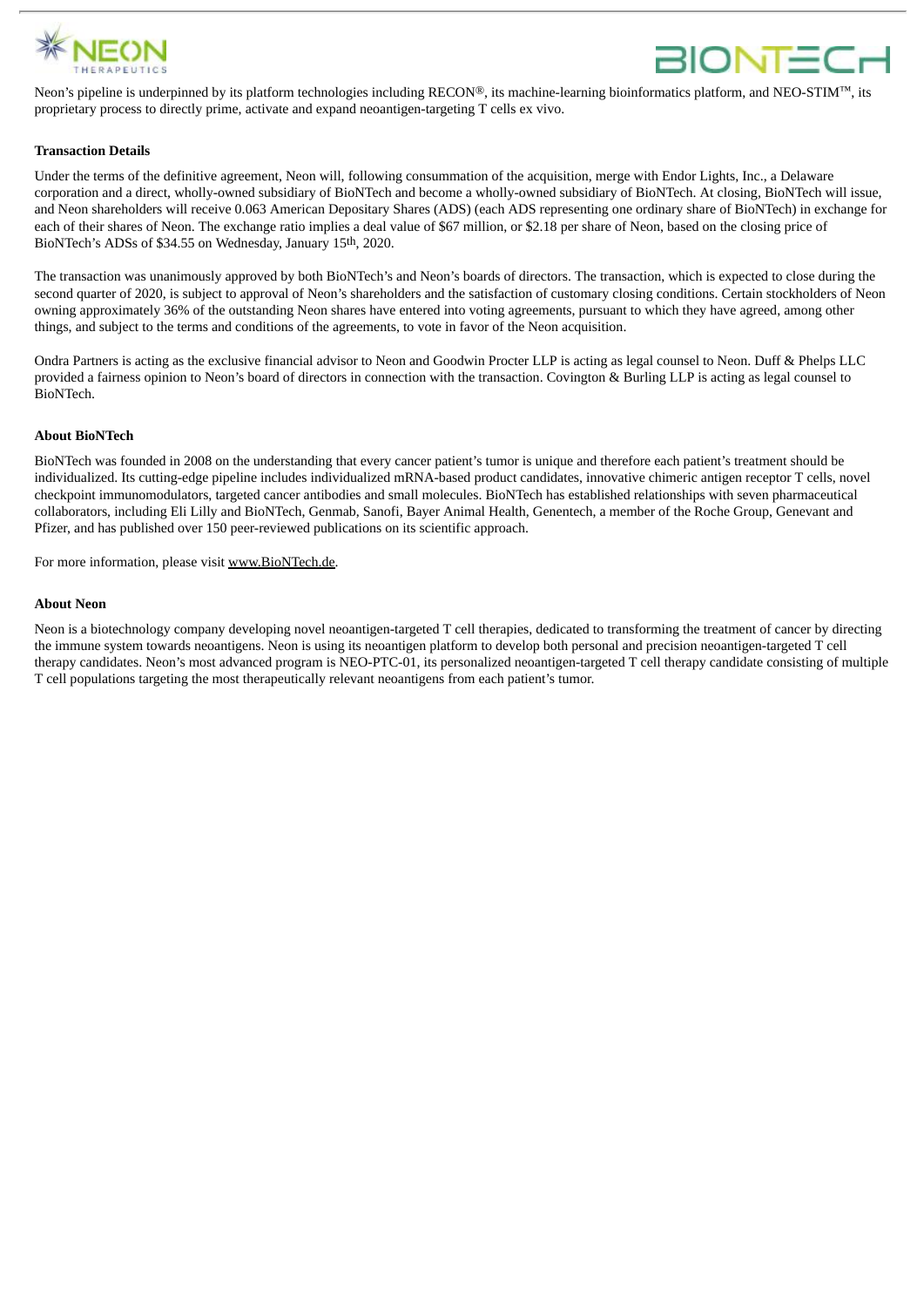



For more information, please visit www.neontherapeutics.com.

#### **Important Additional Information and Where to Find It**

In connection with the proposed merger, BioNTech will file with the Securities and Exchange Commission (the "SEC") a Registration Statement on Form F-4 containing a proxy statement of Neon and a prospectus of BioNTech, and each of Neon and BioNTech may file with the SEC other documents regarding the proposed merger. The definitive proxy statement will be mailed to stockholders of Neon. INVESTORS AND SECURITY HOLDERS ARE URGED TO READ THE REGISTRATION STATEMENT ON FORM F-4 AND THE PROXY STATEMENT/PROSPECTUS, AS WELL AS ANY AMENDMENTS OR SUPPLEMENTS TO THOSE DOCUMENTS AND ANY OTHER RELEVANT DOCUMENTS TO BE FILED WITH THE SEC IN CONNECTION WITH THE PROPOSED MERGER, WHEN THEY BECOME AVAILABLE, BECAUSE THEY WILL CONTAIN IMPORTANT INFORMATION ABOUT BIONTECH, Neon AND THE PROPOSED MERGER.

Investors and security holders may obtain copies of these documents free of charge through the website maintained by the SEC at www.sec.gov or from BioNTech at its website, https:// biontech.de, or from Neon at its website, https://Neon.com. Documents filed with the SEC by BioNTech will be available free of charge by accessing BioNTech's website under the heading Investors & Media, or, alternatively, by directing a request by telephone or mail to BioNTech at An der Goldgrube 12, 55131 Mainz, Germany, and documents filed with the SEC by Neon will be available free of charge by accessing Neon's website at https://neontherapeutics.com under the heading Investor Resources or, alternatively, by directing a request by telephone or mail to Neon at 40 Erie Street, Suite 110, Cambridge, MA 02139.

#### **No Offer or Solicitation**

This press release does not constitute an offer to sell or the solicitation of an offer to buy any securities nor a solicitation of any vote or approval with respect to the proposed transaction or otherwise. No offering of securities shall be made except by means of a prospectus meeting the requirements of Section 10 of the U.S. Securities Act of 1933, as amended, and otherwise in accordance with applicable law.

#### **Participants in Solicitation**

BioNTech and Neon and certain of their respective directors and executive officers and other members of management and employees may be deemed to be participants in the solicitation of proxies from the stockholders of Neon in respect of the proposed merger under the rules of the SEC. Information about Neon's directors and executive officers is available in Neon's definitive proxy statement dated April 26, 2019 for its 2019 Annual Meeting of Stockholders and certain of its Current Reports on Form 8-K. Information about BioNTech's directors and executive officers is available in BioNTech's Registration Statement on Form F-1 filed with the SEC on September 9, 2019, as amended. Other information regarding the participants in the proxy solicitation and a description of their direct and indirect interests, by security holdings or otherwise, will be contained in the proxy statement/prospectus and other relevant materials to be filed with the SEC regarding the proposed merger when they become available. Investors should read the proxy statement/prospectus carefully when it becomes available before making any voting or investment decisions. You may obtain free copies of these documents from Neon or BioNTech using the sources indicated above.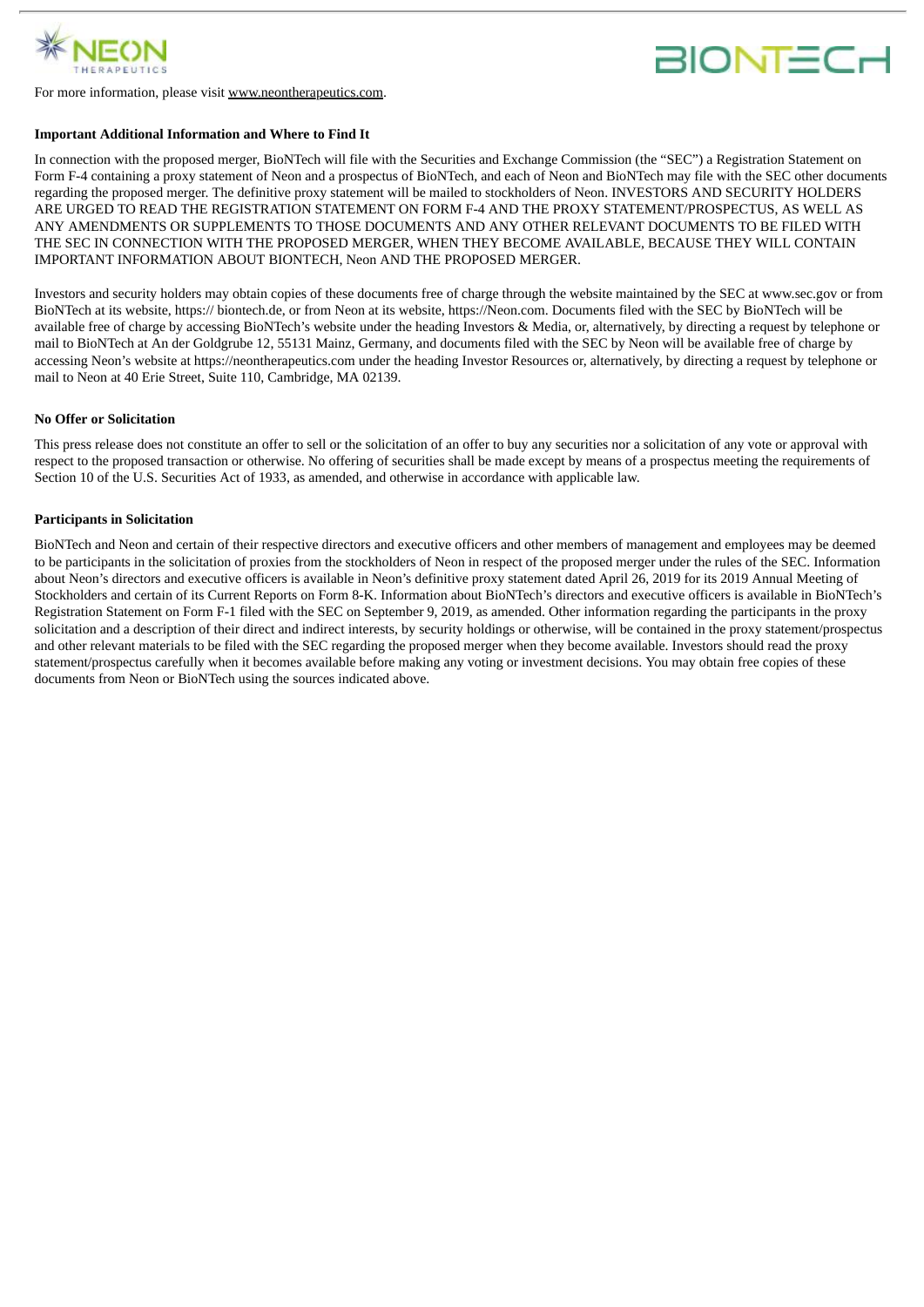

# **RIONTECH**

#### **Forward-Looking Statements**

This press release contains "forward-looking statements" of BioNTech and Neon within the meaning of the Private Securities Litigation Reform Act of 1995. These forward-looking statements may include, but may not be limited to, express or implied statements regarding the expected impact of this proposed merger on BioNTech's and Neon's business; the timing of the closing of the proposed merger; the creation of long-term value for BioNTech and Neon shareholders; potential synergies between BioNTech and Neon and their pipelines; and BioNTech's global expansion strategy. Any forwardlooking statements in this press release are based on BioNTech and Neon management's current expectations and beliefs of future events, and are subject to a number of risks and uncertainties that could cause actual results to differ materially and adversely from those set forth in or implied by such forward-looking statements. These risks and uncertainties include, but are not limited to: the possibility that the proposed merger may not close, the reaction to the proposed merger of Neon's business partners, the reaction of competitors to the proposed merger, the retention of Neon employees, BioNTech's plans for Neon, the future growth of Neon's and BioNTech's businesses and the possibility that integration following the proposed merger may be more difficult than expected, uncertainties related to the initiation, timing and conduct of studies and other development requirements for Neon's product candidates; the risk that any one or more of Neon's product candidates will not be successfully developed and commercialized; the risk that the results of preclinical studies and clinical trials may not be predictive of future results in connection with future studies or trials; the risk that Neon's collaborations will not continue or will not be successful; risks related to Neon's ability to protect and maintain Neon's intellectual property position; risks related to Neon's capital requirements, use of capital and unexpected expenditures, including Neon's ability to manage operating expenses or obtain funding to support planned business activities or to explore and establish strategic alternative transactions; risks related to Neon's ability to attract and retain personnel; and risks related to the ability of Neon's licensors to protect and maintain their intellectual property position. For a discussion of these and other risks and uncertainties, and other important factors, any of which could cause BioNTech's or Neon's actual results to differ from those contained in the forward-looking statements, see the section entitled "Risk Factors" and "Management's Discussion and Analysis of Financial Condition and Results of Operations" in BioNTech's Registration Statement on Form F-1 filed with the SEC on September 9, 2019, as amended, and Neon's Annual Report on Form 10-K for the year ended December 31, 2018 and comparable sections of Neon's Quarterly Reports on Form 10-Q and other filings, which have been filed with the SEC and are available on the SEC's website at www.sec.gov. All information in this press release is as of the date of the release, and Neon undertakes no duty to update this information unless required by law.

```
###
```
#### **BioNTech Investor Contact:**

Michael Boehler, MD, Head of Global External Communications +49 (0)6131 9084 1640 Media@biontech.de